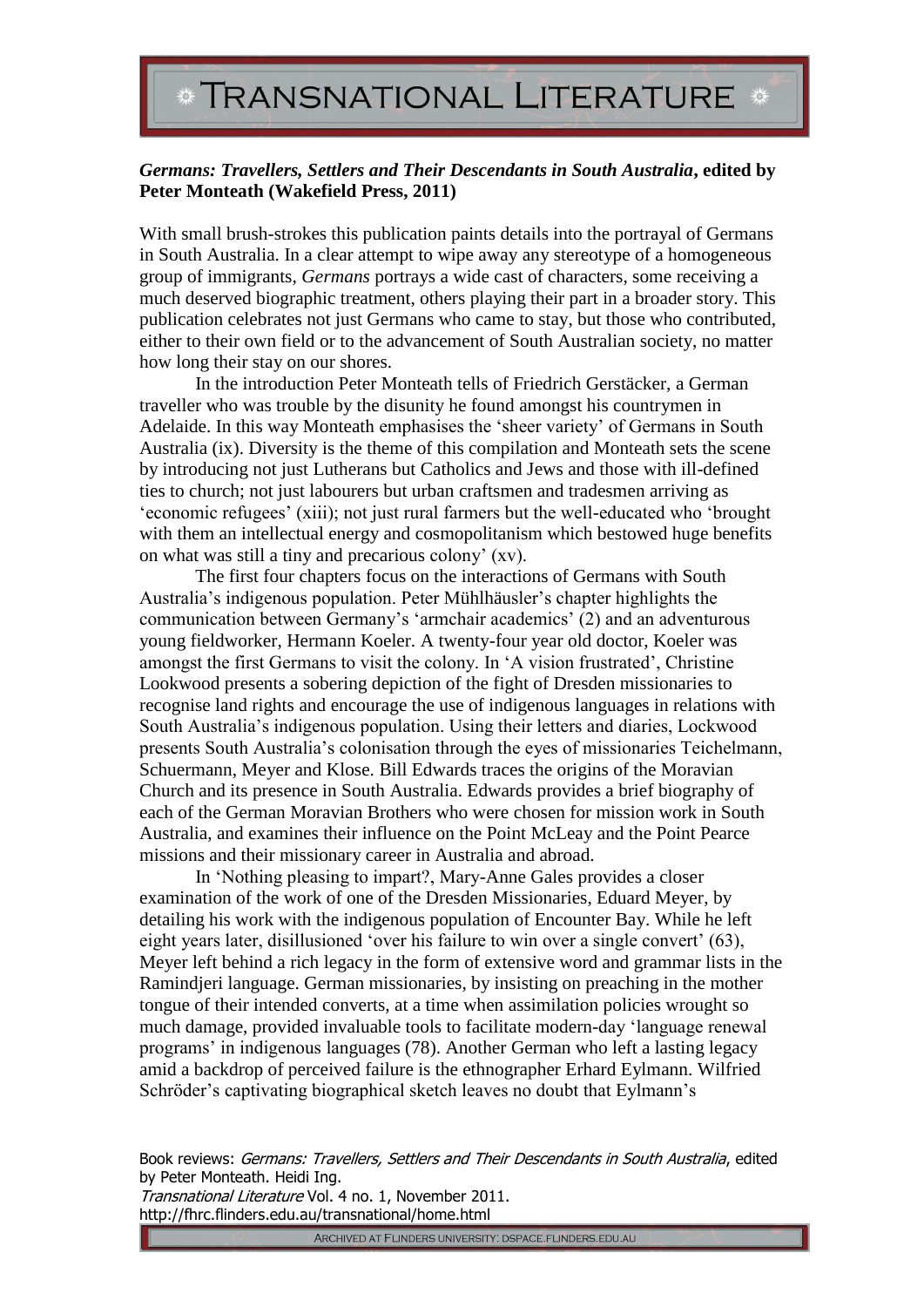contribution to the recorded knowledge of Indigenous South Australians should be acknowledged and honoured.

In her vivid portrayal of a family's motivation to migrate, Lois Zweck highlights the craftsmen, tradesmen and artisans that made up 'at least one-third' of 'nineteenth-century German arrivals to South Australia' (81). Many of these immigrants settled in the city and became a part of Adelaide's German population. It is from this urban group that Michael Bollen gathers his well-drawn cast of middle and upper class Germans of 'different faiths and fatherlands' (96) and their Anglo-German supporters (111). These players worked diligently to establish a subscription hospital, supported by a typically South Australian mix of voluntary contributions and government subsidies. In his chapter 'The man of the law', Horst K. Lücke provides a biographical sketch of a highly-educated urban German, Ulrich Hübbe, and a clear summary of the importance of the Torrens System to the growth of South Australia.

Three chapters of *Germans* provide much needed attention to those who travelled to South Australia aboard the 'three-masted barque *Princess Louise*', a vessel which 'brought to South Australia a remarkable group of passengers' (126). These passengers include Dr Carl Muecke, two of the four Schomburgk brothers, artist Alexander Schramm and entomologist Marianne Kreusler. Pauline Payne shows how Schomburgk was able, through collaboration with a network of international and interstate contacts, to bring European culture to South Australia. Janice Lally and Peter Monteath illuminate the acute observations of the artist Alexander Schramm, and Philip Jones describes the efforts of an array of fascinating German intellectuals. These chapters show that many a romantic or dramatic tale can be drawn from the activities of those who contributed to the study of science and the arts in South Australia.

Women of the Barossa are brought to the fore through two descriptive chapters by Julie Tolley and Angela Heuzenroder. Tolley outlines the myriad of roles and responsibilities which women took on in the winemaking industry which brings the occupations and pursuits of the descendants of German migrants though to the current day. The reader can almost smell the freshly baked *Blitzkuchen* in Angela Heuzenroeder's 'The Barossa Cookery Book'. As this book was released in 1917 and again in 1932, this chapter marks a transition into a time of strained British-German relations during World War I and II.

The difficult subject of internment camps is tackled through two unique perspectives. In 'No man's land' Christine Winter takes us into the internment camps through the wives and children of interned German missionaries. By looking past the superficial evidence, Winter shows how these women fought to join their husbands, where the children could be educated in German and their families reunited. In her thoroughly researched chapter, Barbara Poniewierski asks us to acknowledge the pro-German, and even pro-Nazi, sentiment which existed in German communities, and the relatively small number of internments. In a contrasting but complimentary chapter, Peter Monteath demonstrates the sympathy and support offered from South Australians of German descent to those fleeing, or attempting to flee, anti-Semitism and persecution.

The chapters provided by John Miles and Catherine Speck provide redemption as the descendants of German immigrants to South Australia contribute to Australia's

Book reviews: Germans: Travellers, Settlers and Their Descendants in South Australia, edited by Peter Monteath. Heidi Ing.

Transnational Literature Vol. 4 no. 1, November 2011. http://fhrc.flinders.edu.au/transnational/home.html

ARCHIVED AT FLINDERS UNIVERSITY: DSPACE.FLINDERS.EDU.AU

 $\overline{2}$